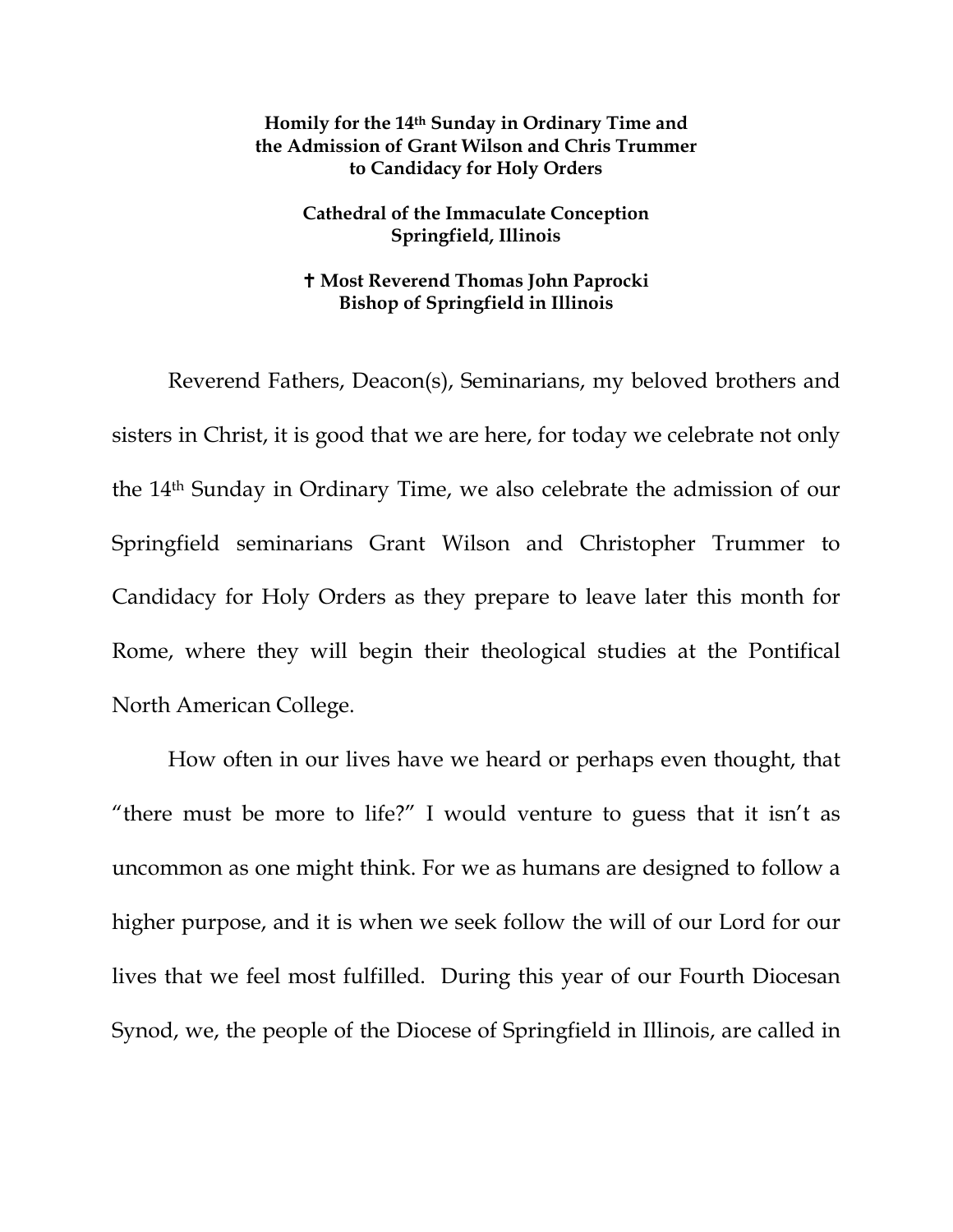a special way to reflect on this idea and to identify how we might follow the will of our Lord more closely as His disciples.

Could it be that these questions about there being more to life arise more often when we are focused on ourselves and making ourselves "happy" rather than focusing on how we are called to follow the will of God for our lives? Our second reading today might shed some light on this topic, for we hear Saint Paul tell the Romans that "if you live according to the flesh, you will die, but if by the Spirit you put to death the deeds of the body, you will live."[1](#page-4-0) These words can certainly be applied to our understanding of discipleship and our desire for there to be something more to life. For if we live according to the flesh and seek things that bring fleeting happiness in this world, we will not only be left feeling empty in this life, but ultimately, we will be unworthy of eternal life. If, however, we seek to follow the direction of the Spirit in our lives and to live as disciples of our Lord, then not only will we be more fulfilled in this life, but we will be worthy of the rest that our Lord promises to those who have labored to build up the kingdom of God.

I know that you may be thinking that following the will of our Lord and living as true disciples of Christ seems to be easier said than done in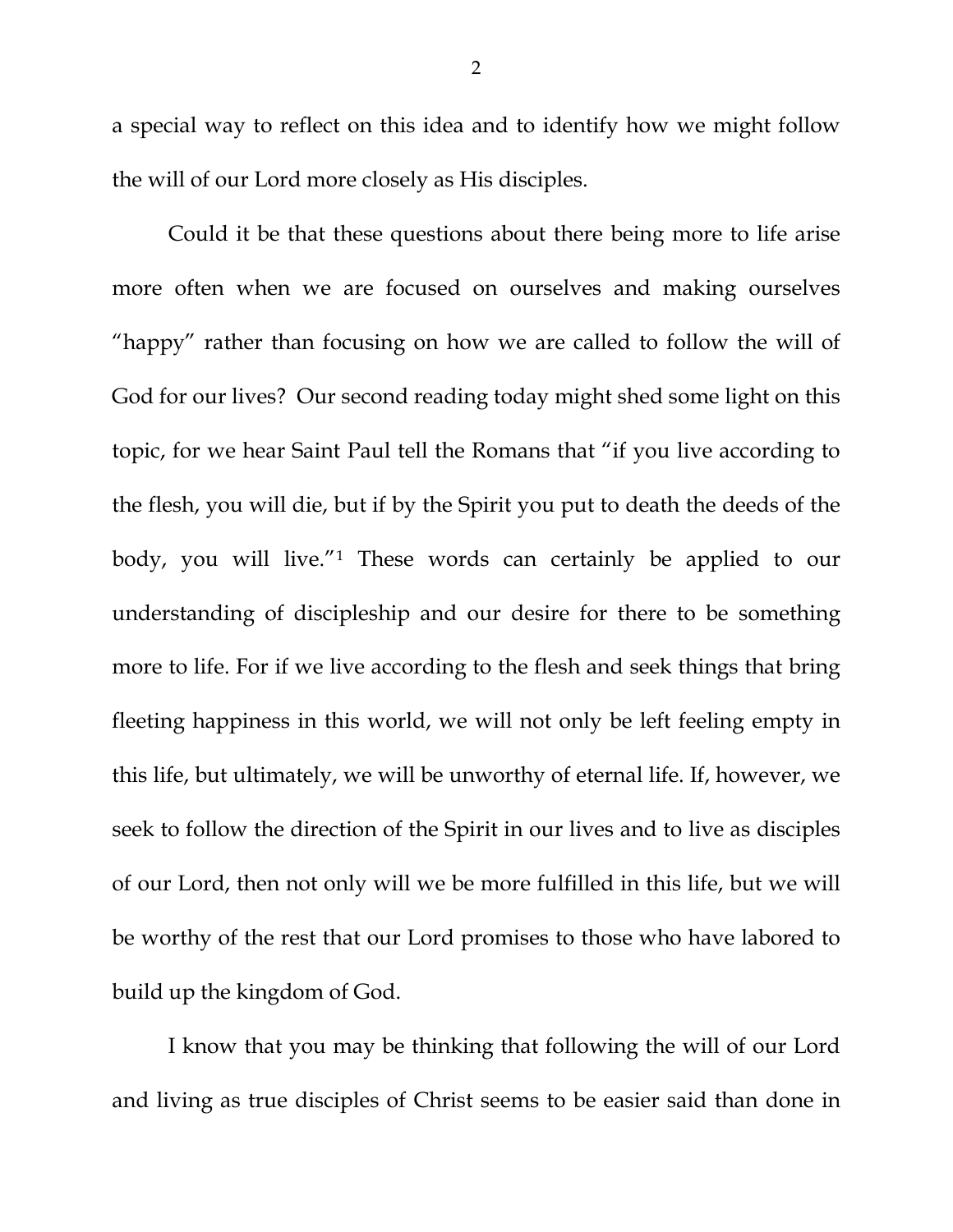the midst of a world that places greater emphasis on personal happiness than on the good of others and building up treasure on earth rather than treasure in heaven, but our Lord is with us each step of the way to guide us and give us His grace to make this task manageable. In our Gospel today we hear Jesus tell those who had gathered to hear Him preach:

> "Come to me, all you who labor and are burdened, and I will give you rest. Take my yoke upon you and learn from me, for I am meek and humble of heart; and you will find rest for yourselves. For my yoke is easy, and my burden light."[2](#page-4-1)

In the day and age in which Jesus was preaching, this message would have made much more sense to his audience than it might immediately make to us today. If however, we take a moment to consider what a yoke is and what our Lord was saying to His listeners, it certainly makes sense in our striving to live as His disciples today as well.

Our Lord offers us a yoke that is easy and a burden that is light, but what exactly does this mean? On a technical level, a yoke is a device that was used by farmers to harness two animals together so that they might work in unison rather than independently when ploughing the fields. On a more metaphorical level, the rabbis often referred to the interpretation of the Torah as a "yoke" which was neither easy nor light. What our Lord was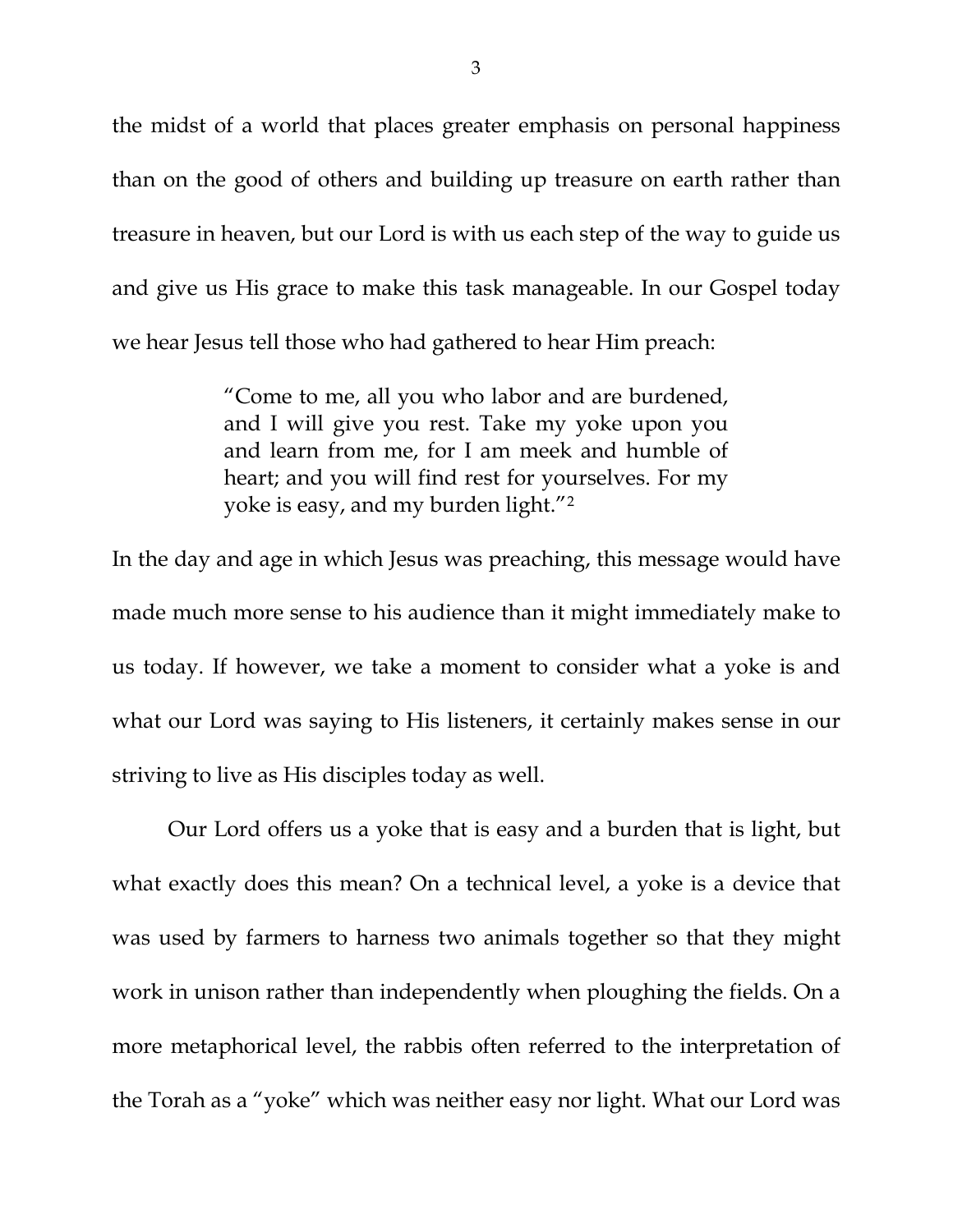saying is that when compared to the message taught by other rabbis, His was easy, and if we connect ourselves to Him under His yoke, then He is there to lighten the burden of living as His disciples.

My dear brothers and sisters, I know that following the will of our Lord doesn't always feel like it is yoke that is easy or a burden that is light. At times, it may even feel like following the ways of the world would be easier than living for Christ and seeking to follow His will in our lives. But I can assure you that our Lord is there to help lighten the burden. You see, the thing that is easy for us forget is that a yoke takes two to maneuver it. We are never left on our own to shoulder the burden of cultivating a life of Christian discipleship -- our Lord is always connected to us if we take these burdens to Him in prayer.

It is part of our human instinct to try to fix something that is bothering or burdening us rather than ask for help. Perhaps we don't want to burden someone else with our struggles or our problems, but I can assure you that our Lord wants us to bring these to Him so that He might give us the grace that we need to overcome them. So, as we strive to live as Christ's disciples in the midst of the world today, may we always remember that uniting ourselves to Jesus under His yoke of discipleship